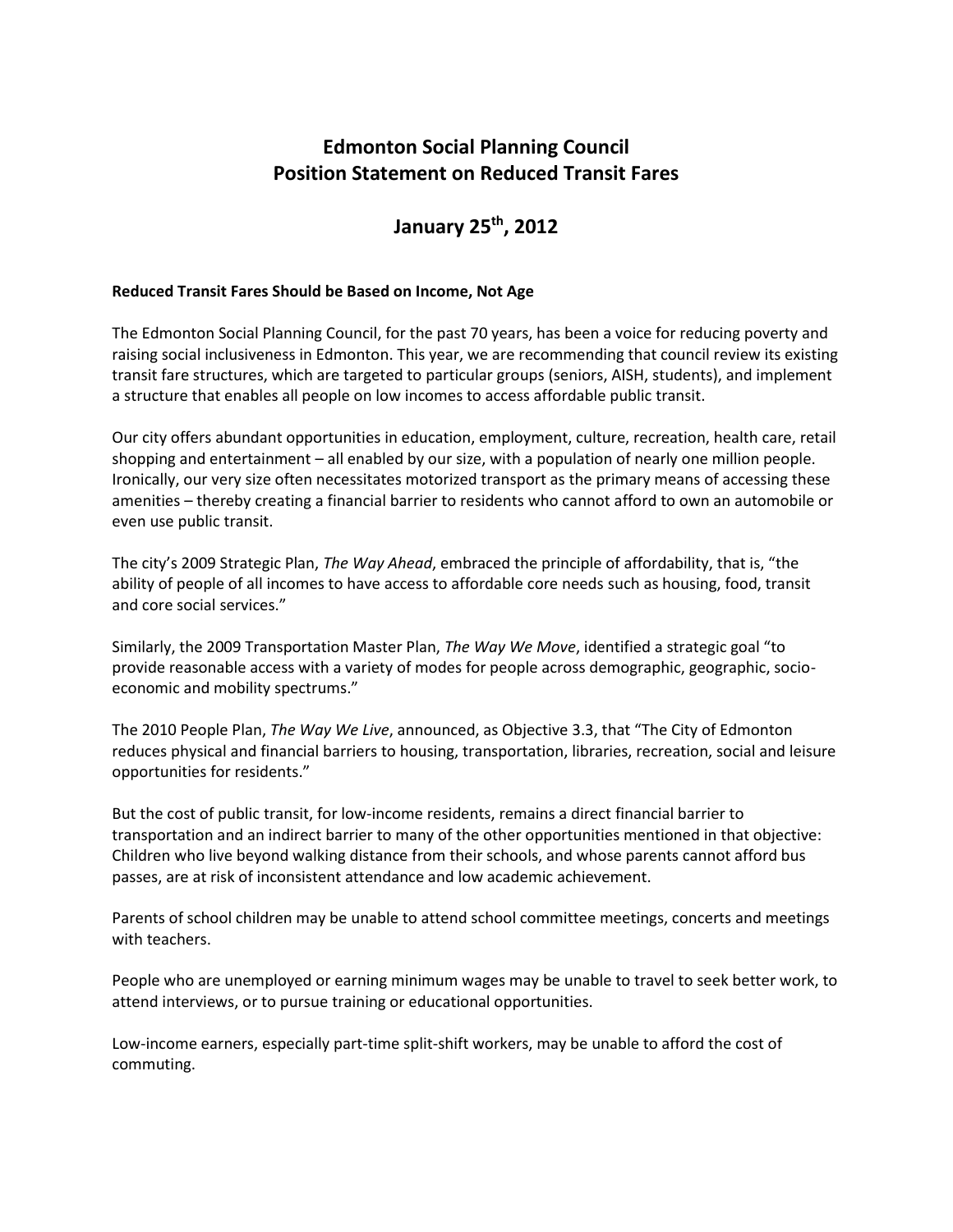People may forgo needed visits to physicians, dentists, pharmacists or other professionals because they cannot afford transit costs.

Consumers may be unable to comparison-shop or take advantage of lower-priced stores beyond walking distance.

People who cannot afford transit will be limited in visiting friends and family beyond their immediate neighbourhoods.

Edmonton Transit now provides a patchwork of reduced fares for youths, seniors, AISH recipients, postsecondary students and Public and Catholic schools students. But the discounted rates for students remain expensive for those from low-income families. And no discounts are provided for non-senior, non-AISH low-income adults. Their needs are partially addressed by the Donate-A-Ride program but it meets only a fraction of ticket requests.

Reduced transit fares for residents of all ages have been implemented by other Canadian municipalities including Ottawa, Hamilton, Waterloo, Kingston, Durham, and Calgary which, since 2005, has offered "Fair Fares" at reduced rates to residents of all ages, with incomes below 75 per cent of the Low Income Cut Off.

A study of the Calgary Fair Fares program, by HarGroup Management Consultants, found low-income transit passes enabled people to complete more education and training, to find employment more quickly, to hold jobs more consistently, to volunteer more often and to visit family and friends more frequently.

How could lower Edmonton Transit fares for low-income adults, who are not seniors, be funded? Special funds from the province apparently are not forthcoming. And the City's general revenues already are stretched. So we recommend a rebalancing of the existing fare structure, with a review of the deeply discounted fares for seniors who are not on low income.

In 2011, Edmonton Transit passes for non-senior adults are priced at \$84.65. But all seniors, even those on comfortable incomes, pay only \$13.00. Annual passes are sold to seniors for \$118.00, and to seniors with low incomes for \$51.00.

The disparity between fares for non-senior adults on low income, and seniors who are not on low incomes, is inconsistent with the city's own objectives.

Why does the fare structure include this disparity? Perhaps it because a dated assumption that most seniors live on low incomes. However, the 2009 Report of the National Seniors Council on *Low Income Among Seniors*, stated that "between 1980 and 2006, the incidence of low income among seniors decreased from 21.3 per cent to 5.4 per cent – a lower rate than most other industrialized countries. This dramatic decline is largely attributed to the effectiveness and sustainability of Canada's retirement income system."

In a recent *Fare Policy Discussion Paper*, Edmonton Transit noted that "other municipalities have taken a more equitable and inclusive approach by implementing a universal low income transit pass …."